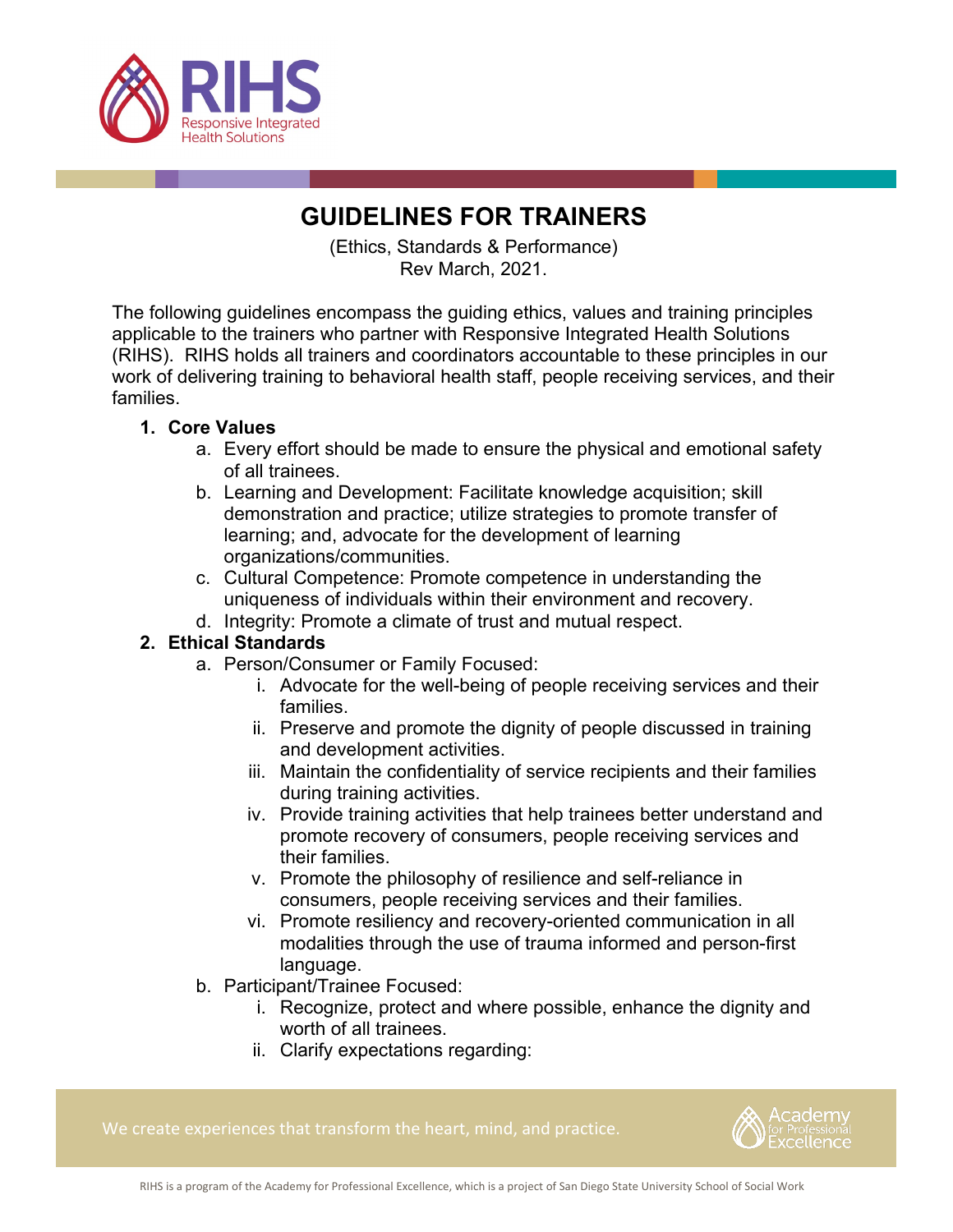

- 1. training goals
- 2. roles of those involved in training activity
- 3. rules/policies impacting trainee
- 4. interpersonal behavior in the classroom
- c. Provide a safe learning environment
	- i. Where content areas have the potential for causing emotional reactions, have a plan on how to handle reactions that support the trainee without distracting other trainees from their learning process.
	- ii. Promote a climate of trust and mutual respect in training so that trainees feel supported enough to take risks to promote their learning and development.
- d. Promote trainee acquisition of knowledge and skills
- e. Help trainees plan for application of learning to the job.

#### **3. Trainer Performance**

- a. Training Design:
	- i. Demonstrate ability to write appropriate content for the instructional objectives
	- ii. Demonstrate ability to organize instructional material in sequencing, integration of theory and practice, pacing of material, and depth of material in relation to audience
	- iii. Demonstrate the information to be delivered is relevant, current, based on evidence-based practice, current research, literature and/or law review and best practice
	- iv. Demonstrate the ability to integrate Behavioral Health Services (BHS) specific information and/or values.
	- v. Demonstrate understanding of Adult Learning Theory in designing curriculum.
	- vi. Incorporate a variety of methodologies to enhance learning
	- vii. Demonstrate the ability to use feedback and evaluation data to revise training curriculum
- b. Integration of BHS Themes:
	- i. cultural competence
	- ii. resilience
	- iii. recovery
	- iv. integrated co-occurring treatment
	- v. Wrap-around

#### 4. **Competencies During Presentation of Training**

- a. Training Delivery
	- i. Demonstrate mastery of subject matter to be presented in curriculum

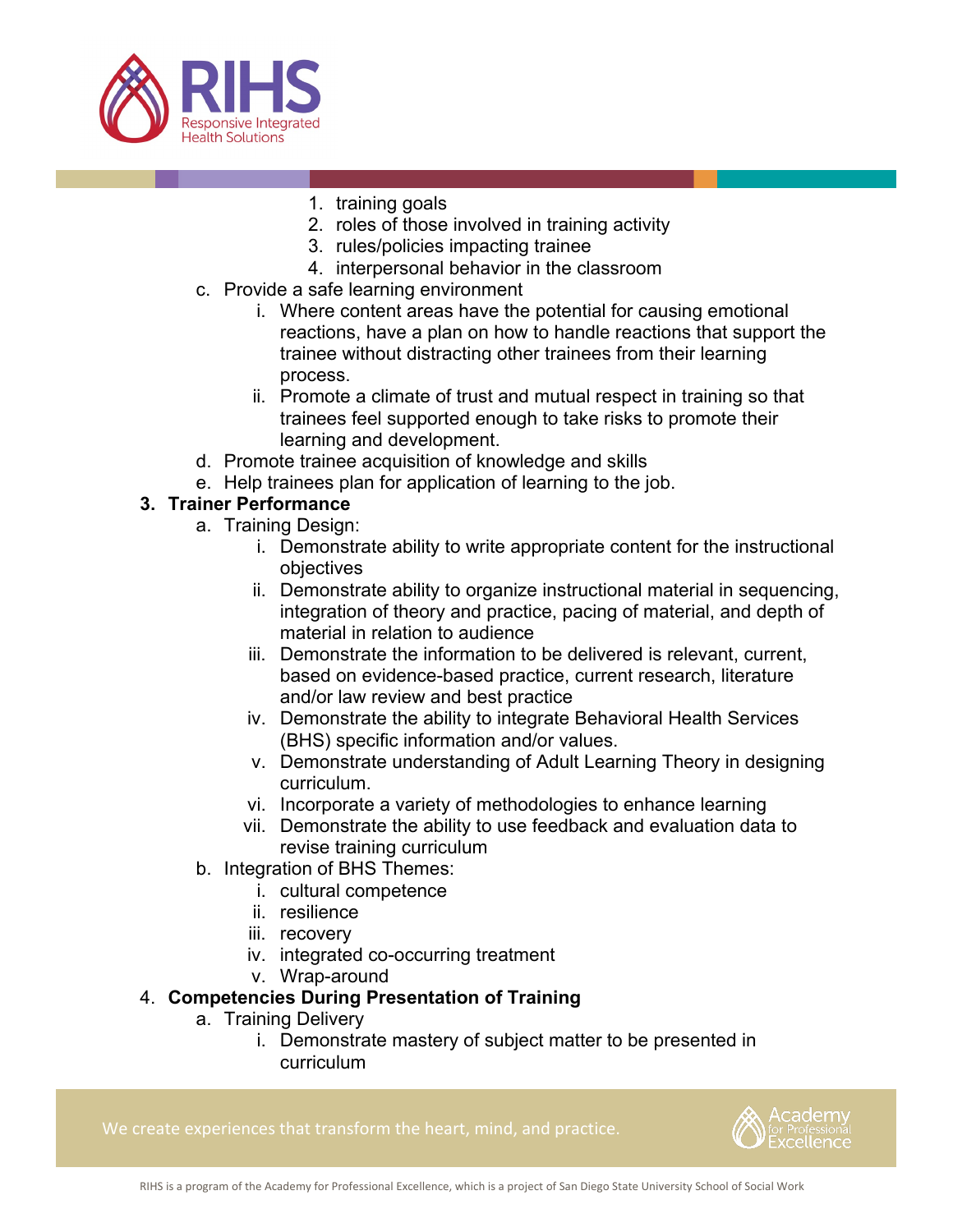

- ii. Make effective use of multiple presentation styles (lecture, facilitated discussion, small group breakouts, role plays, case examples, technology, and handouts) to illustrate key points in training.
	- 1. Note: Not all presentation styles need to be incorporated during the training day.
	- 2. Technology may include the use of video clips, music, PowerPoint presentation, etc.
- b. Clearly state identified competencies and learning objectives
- c. Manage conflict
- d. Encourage audience participation
- e. Create an environment where participants feel safe to explore ideas or disagree
- f. Provide clear instructions for activities
- g. Provide learning opportunities for the variety of learning styles defined by Adult Learning Theory
- 5. Training Logistics
	- a. Training Coordination:
		- i. Prior to the training date, you will be corresponding with a RIHS training coordinator. The coordinator is who you will be submitting all materials for review to and working with throughout the process of coordinating the training.
			- 1. Learning objectives are pre-determined and will be sent to the trainer by the RIHS coordinator.
		- ii. You will also be working with an RIHS Operations Coordinator who will send you your deliverable summary and forms that you will need to complete to train for RIHS.
		- iii. Lastly, you will also be hearing from the Academy's contracting department for your onboarding information, and instructions on invoicing and/or timesheet documentation.
	- b. Materials:
		- i. Trainers will provide an outline/agenda, PowerPoint, and training handouts to the coordinator of training by posted due dates.
		- ii. Bibliography and references are required for all materials.
		- iii. The coordinator will print any training handouts/activities (if applicable) that will be used during in-class instruction. PowerPoints will be sent to participants electronically as we strive to be an environmentally responsible organization.
		- iv. Trainer must submit a short, updated biography to be used on the RIHS website

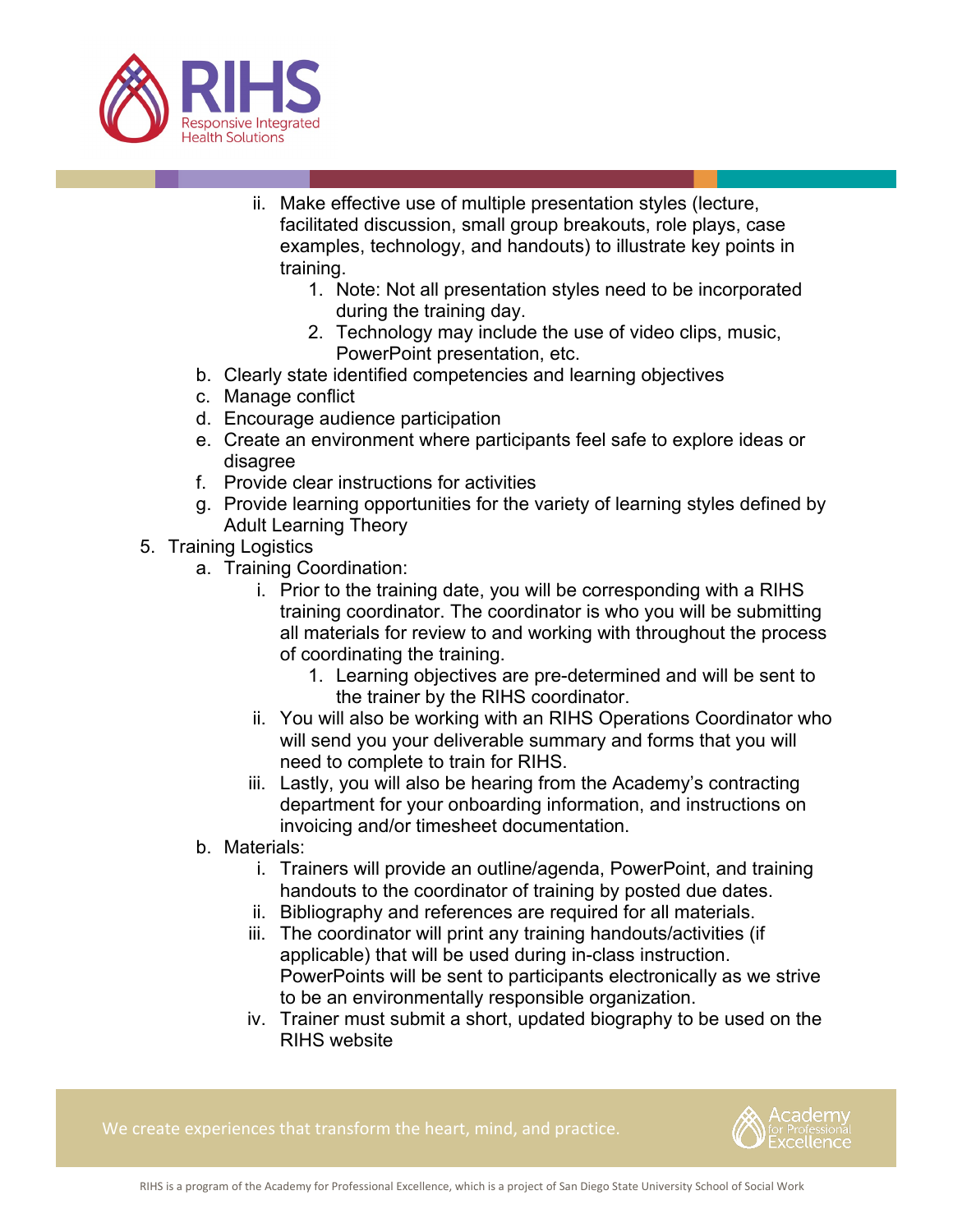

- v. Trainer is required to submit a current resume/curriculum vitae which reflects expertise in training subject
- c. Cancellation Policy:
	- i. If you are unable to deliver your scheduled training/event, you must notify your Academy contact no later than FIVE (5) business days prior to the date of the scheduled training/event. In cases of emergency, notify your Academy contact as soon as possible.
	- ii. Occasionally the Academy is required to cancel a training/event. In this case, we will make every effort to notify you 5-7 business days prior to the scheduled training/event. We are unable to pay you for canceled training/events.
	- iii. Please be advised that the workforce development services you have been hired to provide are delivered through an agreement with the Academy/RIHS. You will only be compensated for the services outlined in that agreement.
- d. CE/Attendance policy:
	- i. All participant Continuing Education (CE) and attendance questions should be directed to the training coordinator.
	- ii. Participants have been reminded ahead of time, including the day of the training, that CEs are only available to those participants who stay for the entire training day or series, not missing 15 or more minutes of any day. There are no partial CEs.
	- iii. Participants are also made aware that missing more than 30 minutes of a training day or series results in no completion credit for the day and series if applicable.
- e. Training Day:
	- i. The trainer is required to arrive 30-minutes prior to the scheduled training start time.
	- ii. RIHS training coordinator will be present at the training, manage attendance and begin class with an introduction to the training covering the following:
		- 1. How training supports the County's vision
		- 2. Logistics for the training day
		- 3. Present a two-minute video on the importance of person-first language as it sets the tone for how we will be using language throughout the day and the importance of language in our lives and the lives of others.
- f. A full-day training is scheduled from 8:30 am-4:30 pm.
	- i. Full-day trainings have two 15-minute breaks, one mid-morning, and one mid-afternoon, as well as, a 1-hour lunch typically scheduled from 12-1 pm.